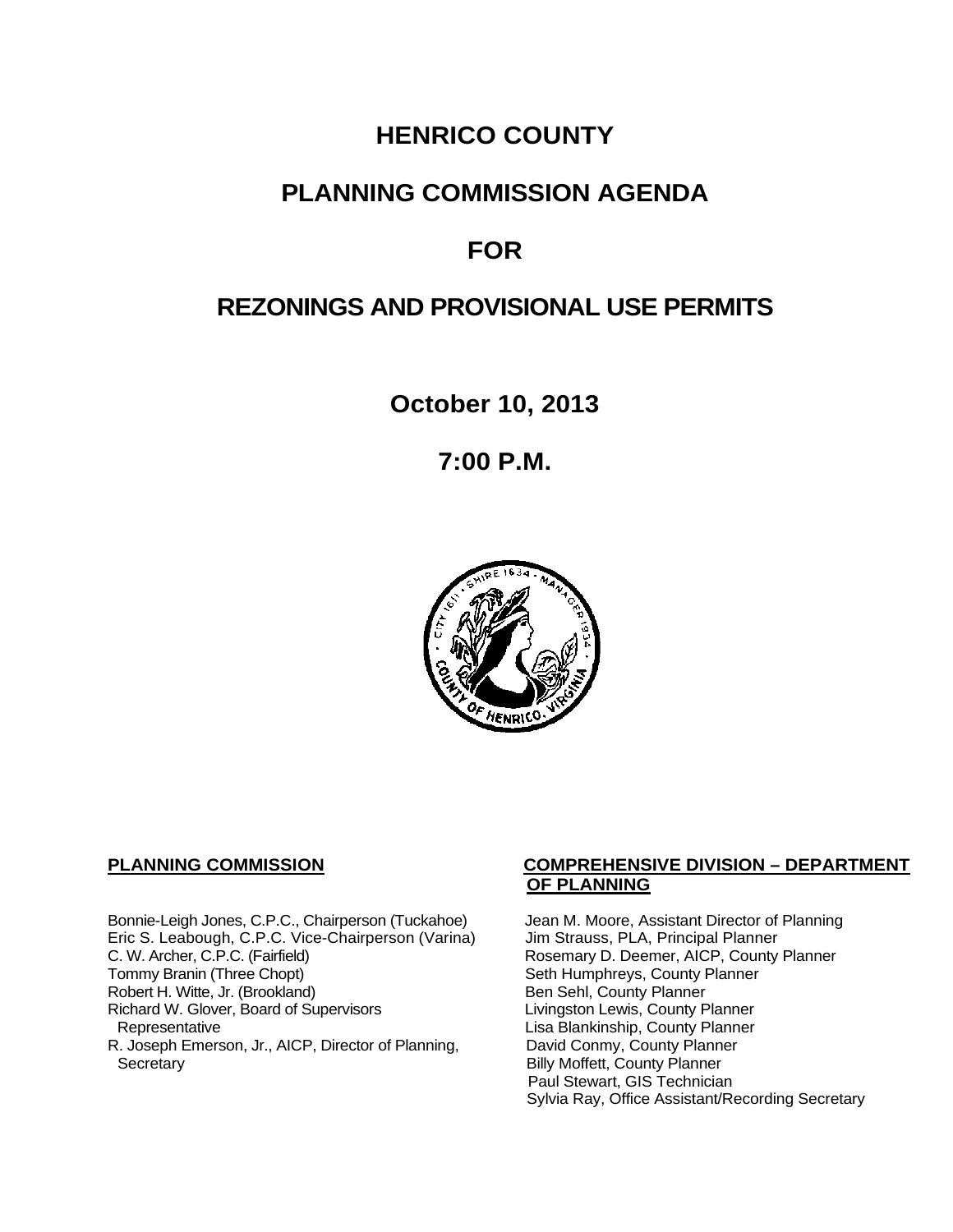## **PLANNING COMMISSION REZONING MEETING FINAL AGENDA OCTOBER 10, 2013**

**BEGINNING AT 7:00 P.M.**

**WELCOME:**

**PLEDGE OF ALLEGIANCE:**

**RECOGNITION OF NEWS MEDIA:**

**CALL TO ORDER:**

**REQUESTS FOR WITHDRAWALS AND DEFERRALS: (0); (0)**

**REQUESTS FOR EXPEDITED ITEMS: (0)**

**CASES TO BE HEARD: (2)**

**CLOSED SESSION:** The County Attorney's Office will give a presentation regarding the Federal Migratory Bird Treaty Act (Human Resources Conference Room).

#### **TUCKAHOE:**

None.

#### **BROOKLAND:**

**REZ2013-00016 Christopher M. Shust for Redco Properties, LLC:** Request to conditionally rezone from B-1C Business District (Conditional), M-1 Light Industrial, and M-1C Light Industrial (Conditional) to B-2C Business District (Conditional) part of Parcel 769-756-9510 containing 1.268 acres located on the east line of Staples Mill Road (U.S Route 33) approximately 175' south of its intersection with Old Staples Mill Road. The applicant proposes a restaurant with drive-thru service. The use will be controlled by proffered conditions and zoning ordinance regulations. The 2026 Comprehensive Plan recommends Commercial Concentration. **Staff – Lisa Blankinship Recommended for Approval**

**VARINA:**

None.

**FAIRFIELD:** None.

**October 11, 2013**